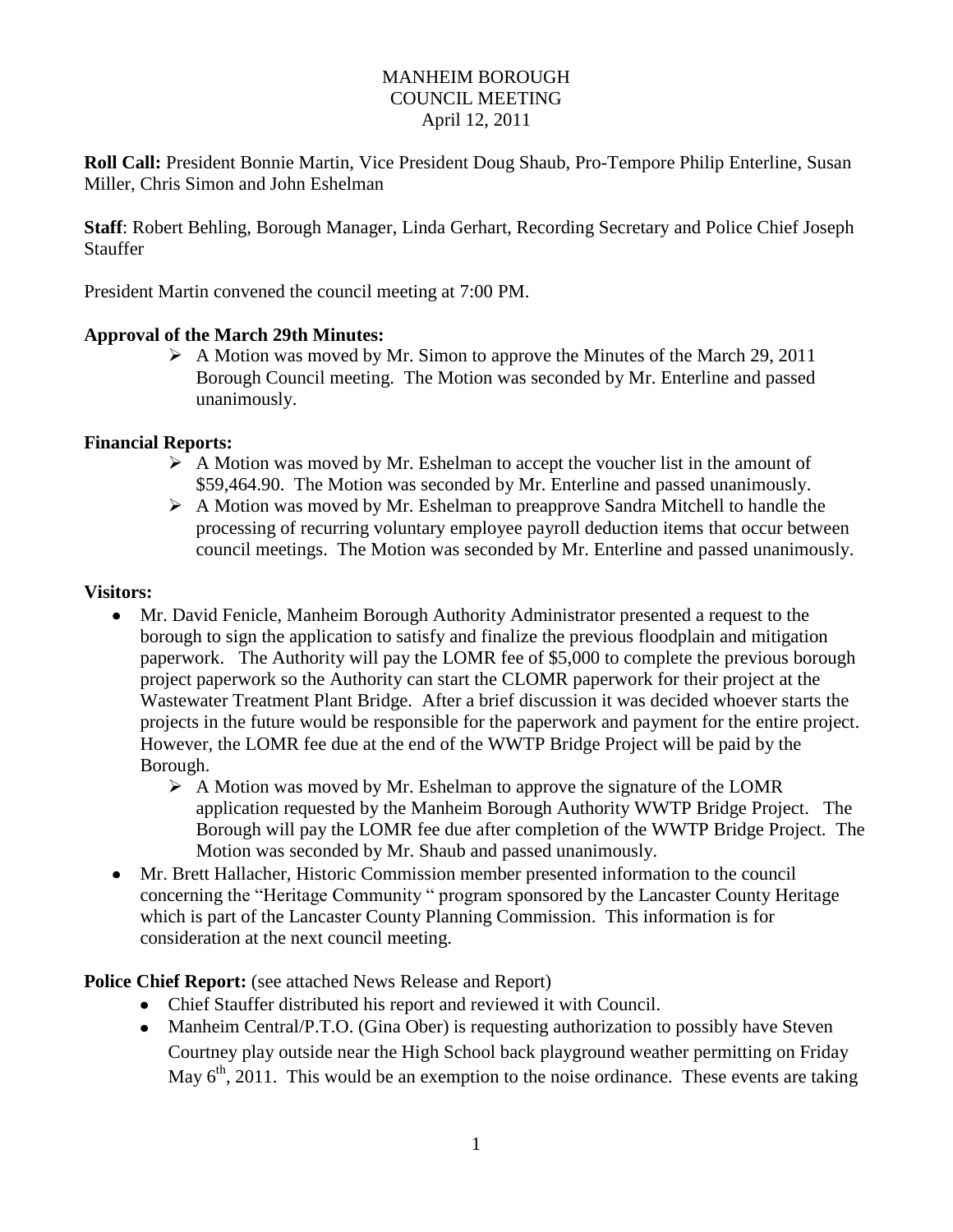the place of their yearly "fun fest". Neighbors will be notified in advance. It was agreed that permission should be granted for this activity.

- Vicki Sload is requesting authorization to have "Jimmy's Chicken Shack" and the Manheim Central School band to play outside for "about 1 hour" in Mummau Park. The band includes a drummer, and other electrically amplified musical equipment. This would be an exemption to the noise ordinance. It would be held between 12 PM and 4 PM. More information was requested before council will render a decision.
- A traffic study is being completed for Colebrook Street to see if the speed limit of 30 M.P.H. should be reduced to 25 M.P.H. There have been speeding complaints for that area.
- A grant application has been completed for pedestrian signs at high traffic pedestrian crossings (Penn DOT) throughout the borough.
- Paperwork is currently being completed for a Federal grant for bullet proof vests (50%) reimbursement).
- Information has been received from Mr. Behling for a grant program called "project" ignition", a school based driver safety program for teenage drivers (application to be submitted August of 2011).
- The Police Department's internet is now serviced by Blue Ridge Cable and is faster than our past service. This also saved the borough \$98.00 a month by cancelling service with Windstream.
- Overtime hours for the Police Department have been reduced.
- Speed limit signs will be posted on streets currently not posted. This will enable the police to enforce speed limits.
- Enforcement of the Noise Ordinance was discussed.
- Enforcement of the Ordinance covering scavenging of recyclables was discussed.
- A request has been received to display Teal colored bows throughout the borough in support of Ovarian Cancer. The request was granted.

# **Borough Managers Report:** (see attached)

- Mr. Behling distributed his Borough Manager Report and reviewed it with council.
- The next quarterly meeting of the Lancaster County Borough's Association will be on April 27th in Salunga, hosted by East Petersburg Borough.
- Authorization is being requested to acquire a parks maintenance vehicle from Hondru Chevrolet for \$3,999.00.
	- $\triangleright$  A Motion was moved by Mr. Eshelman to approve the purchase of a vehicle from Hondru Chevrolet for \$3,999.00. The Motion was seconded by Mr. Enterline and passed unanimously.
- Mr. Behling gave an update on the pool repairs.
- The ponding problem at the Logan Park parking lot off of West High Street was discussed. Possible enlargement of the parking lot was discussed.
- Two proposals have been received to prepare a Linear Park plan for the Chiques Creek stream corridor between Hollinger Park and Fruitville Pike from URS and Dave Christian.
	- $\triangleright$  A Motion was moved by Mr. Simon to proceed with the Linear Park plan for the Chiques Creek stream corridor between Hollinger Park and Fruitville Pike from Dave Christian. The Motion was seconded by Mr. Eshelman and passed unanimously.